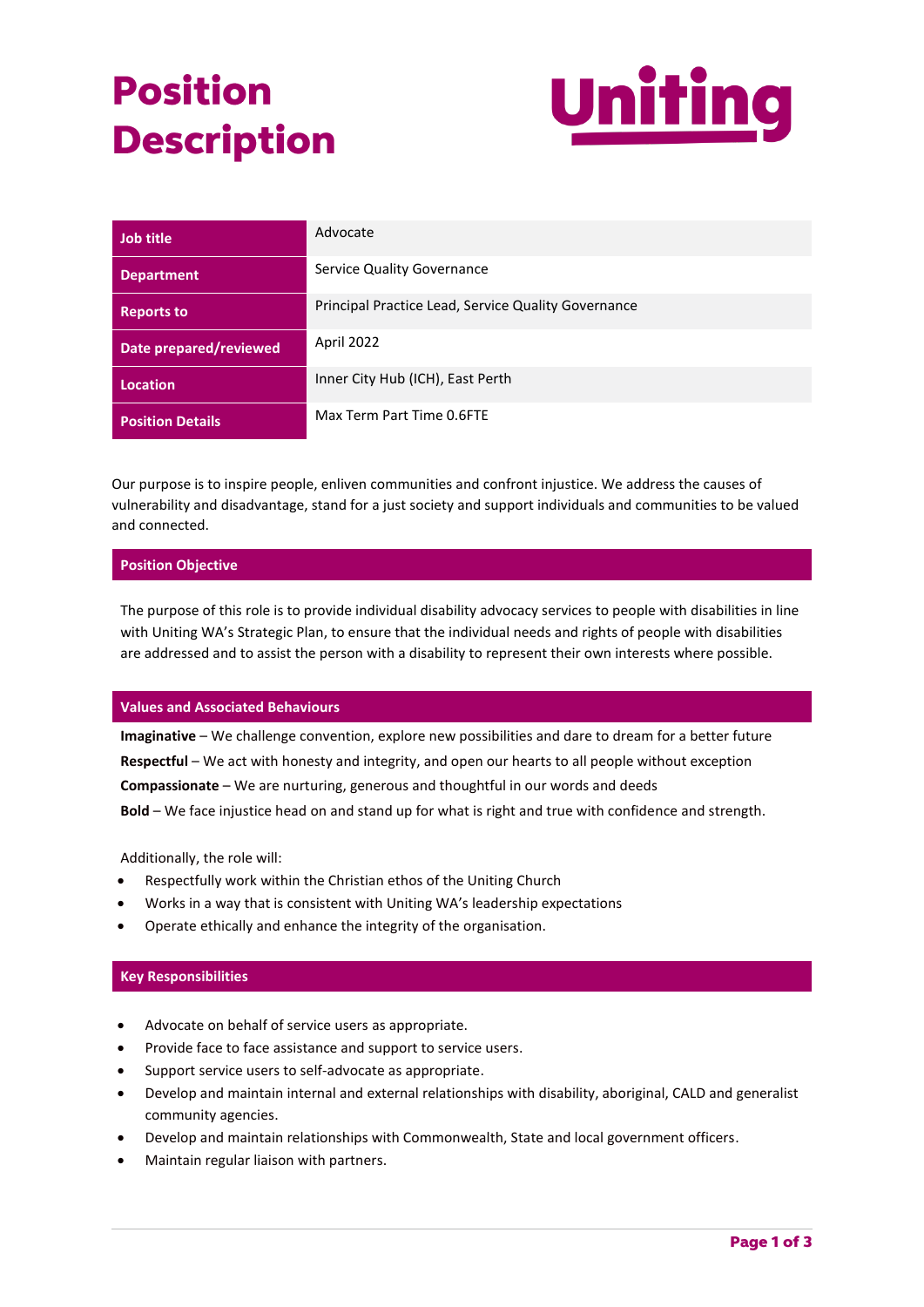- Develop, deliver and evaluate community education programs aim at raising awareness of the Disability Discriminations Act 1992 if required.
- Prepare written reports for internal and external requirements including management and contract requirements.
- Provide prison advocacy services as required.

### **Standard Key Responsibilities (for all Uniting staff)**

- To operate within delegated authority and comply with legal, regulatory obligations and requirements of our internal policies and procedures
- Identify and deal (manage and monitor) with risks associated with Uniting
- Compliance with the values and associated behaviours of Uniting
- Compliance with the policies and procedures of Uniting including statutory policies
- Completion of any training and associated assessments identified as a requirement of the position.

## **Competencies**

The knowledge and soft skill requirements necessary for this position.

- Demonstrated commitment to human rights and social justice
- Demonstrated ability to develop, deliver and evaluate community education and information that promote the rights of people with disabilities
- Highly developed organisational and administrative skills
- Ability to work independently and as a team member
- Ability to work in ways that are congruent with the values of Uniting WA and the Uniting Church in Australia
- Sound practical skills in contemporary casework including skills in assessing needs, developing advocacy plans and evaluating outcomes
- Skills in engaging, working and communicating respectfully with people with disabilities
- Excellent written and oral communication skills including the ability to: prepare reports, submissions and other documents; liaise with stakeholders; promote the agency and communicate well with service users, colleagues, other agencies

#### **Qualifications**

Education, experience and technical skills required for this position.

- Qualifications in social sciences, human services and/or relevant experience
- Current NDIS worker screening check
- WA C class Driver's Licence

# **Additional Information**